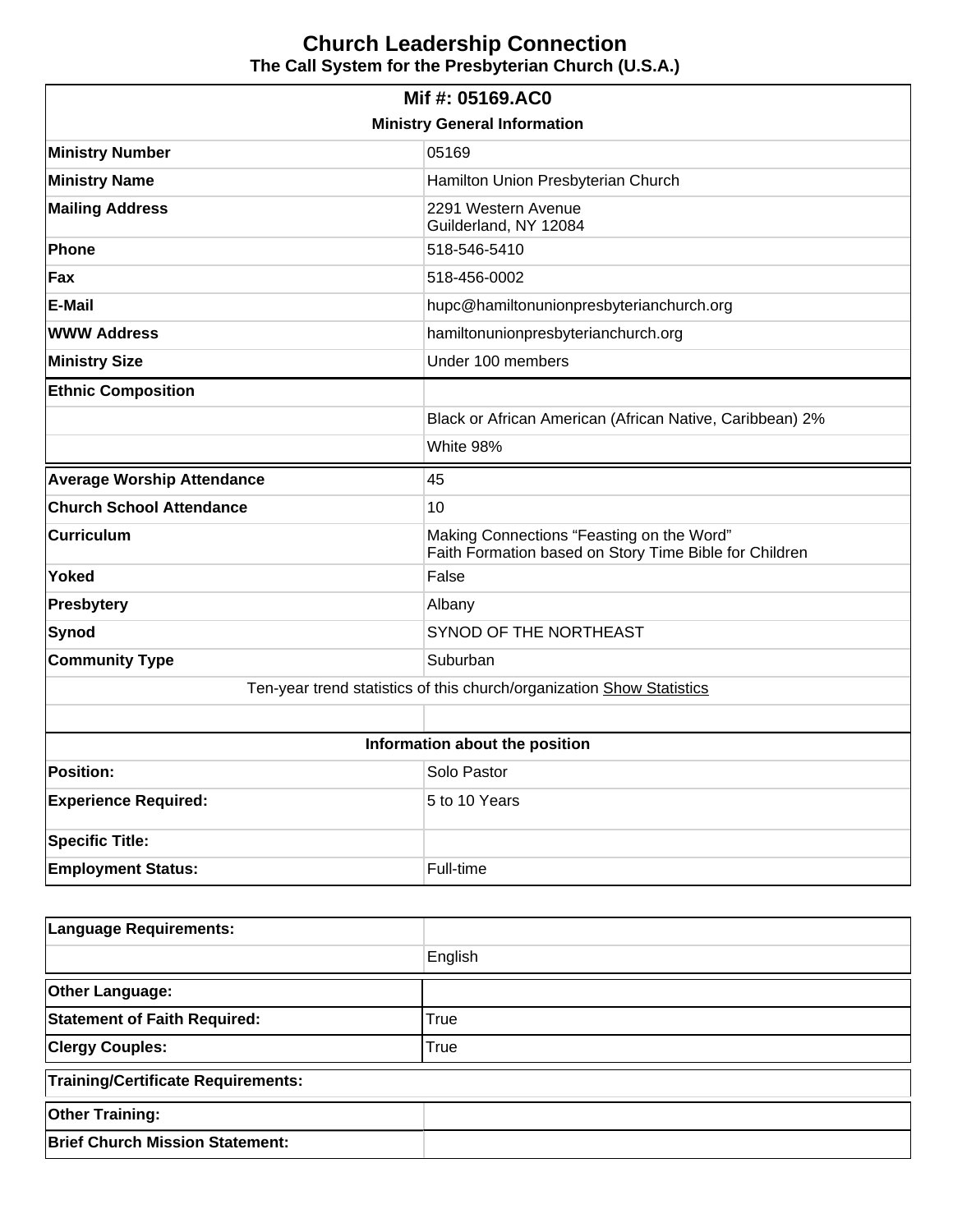As disciples of Christ, we welcome all people, equip them with a faith that works in real life, and send them out in service in Jesus' name.

#### **What is the congregation's or organization's vision for ministry:**

We strive to be a visible sign of God's love, demonstrating Christian values through worship, fellowship and service to others.

2020 challenges prompted us to adapt and find new ways to meet and worship, which were surprisingly successful. We continue to evolve and adapt to changing technologies and opportunities. We long to gather for worship, communion and fellowship when it is safe once again.

Mission is a priority. Members participate in many service projects through our active Mission & Social Witness Team and Presbyterian Women. We strive to increase our awareness and support of needs within our church, community, country and world. We would like to expand our participation in both social justice and environmental issues.

We are currently engaged in discussions of our mission study to focus on future actions for our church. We hope this discernment process will fine-tune our mission goals and cultivate ways to expand our congregational capabilities, leadership and stewardship potential.

We want a pastor to challenge and energize us. She/he will help us create activities and opportunities for young adults and families with children. We hope to increase diversity in our congregation. We want someone who will bolster confidence in our abilities to find new ways to live out Christ's teachings in our world.

#### **How do you feel called to reach out to address the emerging needs of your community or constituency:**

We feel called to address a variety of challenges within our own congregation: aging issues, health concerns, support for young adults and families with children, the need for continued spiritual renewal and education. We routinely share information so that everyone is aware of specific situations involving members, friends and neighbors.

Moving outside our doors, we find challenges within the community and nearby cities: food insecurity, poverty, homelessness, social justice issues and the loss/lack of connection to faith communities. We look to our community leaders in the school system, library, town government and police department to help identify these needs and make suggestions to provide help and support. We have begun to act as a resource for ways to address these. We have been involved in service projects, partnerships (such as a local campus ministry) and volunteerism to address many of the above issues. We would especially like to find new ways to engage those in our community without a current faith relationship.

Beyond our community we see environmental issues, hunger, lack of education and the need for disaster relief. We have a partnership with a congregation in Malawi and participate in many Church World Service projects. We have sought insights through previous mission/study trips to Malawi and the US-Mexican border. We have worked on disaster relief efforts after hurricanes. We look for new opportunities to carry out Christ's message.

#### **How will this position help you to reach your vision and mission goals:**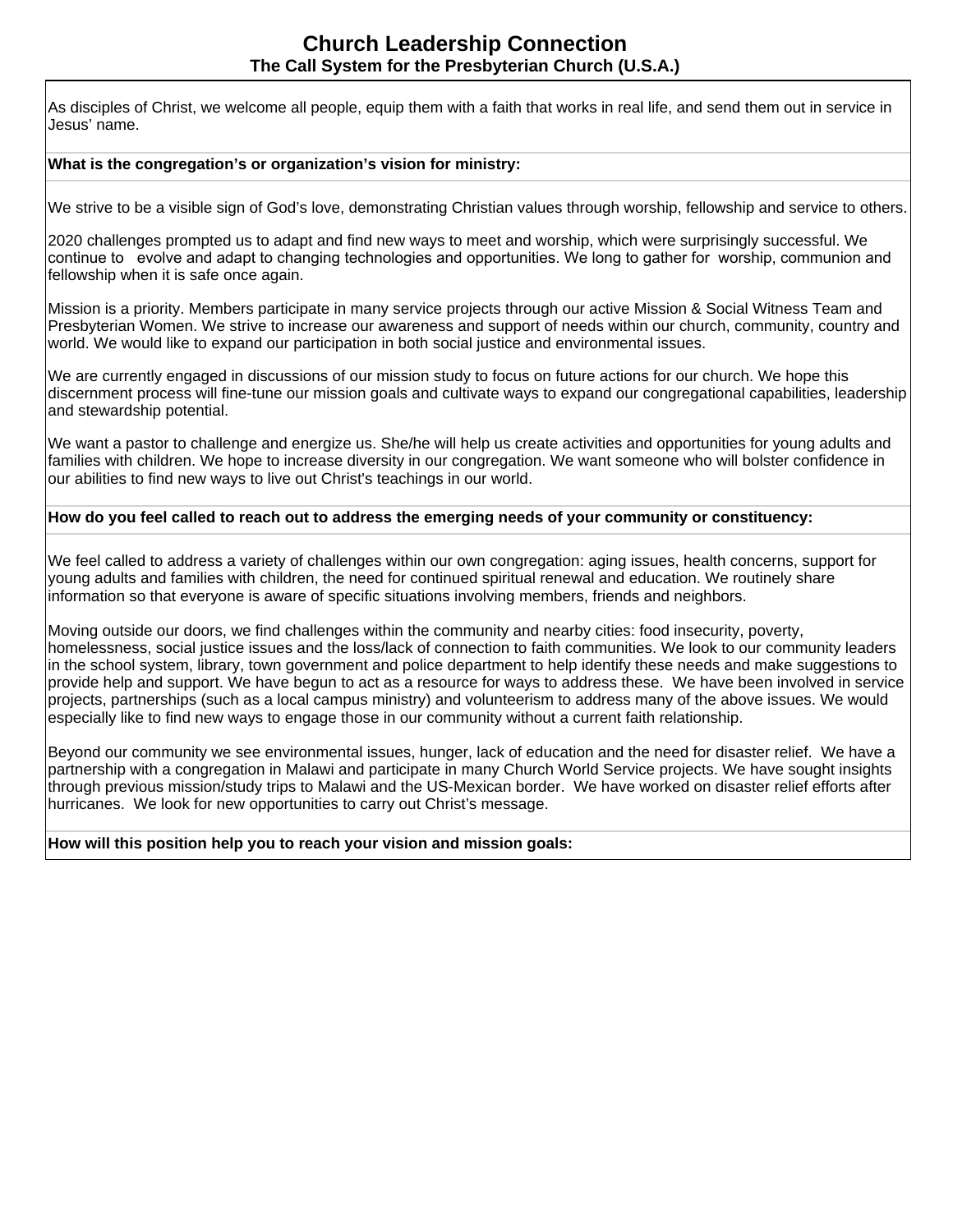The pastor for HUPC is one who can relate to people of all ages, and especially reach younger minds and show them they are an important part of the church. This pastor can deliver insightful and thought-provoking sermons that will motivate all ages to action.

He/she can help us find more ways to reach out to, assist and engage those in our community without a current faith relationship. We would like a pastor who will help us build on our welcoming atmosphere for such people, so that they may experience the openness of our congregation.

We would also like our new pastor to help HUPC act on our need and desire for diversity (age, gender, race, political ideology). We hope diversity stimulates dialog leading to understanding, tolerance, creative problem solving and a sense of belonging.

We value mission and seek a pastor who can continue to educate us on the theological background for mission and stewardship and help us identify why we are drawn to mission support, experiences and projects. This individual can encourage us to identify our own reasons for wanting to help others and can promote a passion for mission work within our community and beyond. We look forward to a person who will provide leadership and structure for our various ministry teams to create a multi-pronged approach to mission projects.

#### **Provide a description of the characteristics needed by the person who is open to being called to this congregation and or organization:**

Our next pastor will

- have a rich theological foundation and be able to relate scripture to modern societal challenges
- be spiritually grounded
- be a good communicator, collaborator and delegator
- effectively communicate with Session, mission teams, Deacons and staff plus meet with them regularly
- offer our ministry teams guidance and support and help them coordinate their goals and activities
- be empathetic and able to offer comfort to the congregation and assist the Deacons in providing pastoral care, as needed, to shut-ins, those with medical issues and members in distress.
- be responsible, reliable and organized
- be able to lead us toward our vision of being a mission focused church within our abilities and opportunities
- share our respect for work/life balance and the importance of self-care
- be a creative thinker who can bring fresh ideas to the table
- be a warm, flexible person with an aptitude for building bridges across generations and differences
- be able to relate to congregation members of all ages and with diverse points of view and backgrounds
- be able to work effectively with technology and help us incorporate it into our programs
- walk on water (checking to see if you have a sense of humor!)

#### **What specific tasks, assignments, and program areas will this person have responsibility?**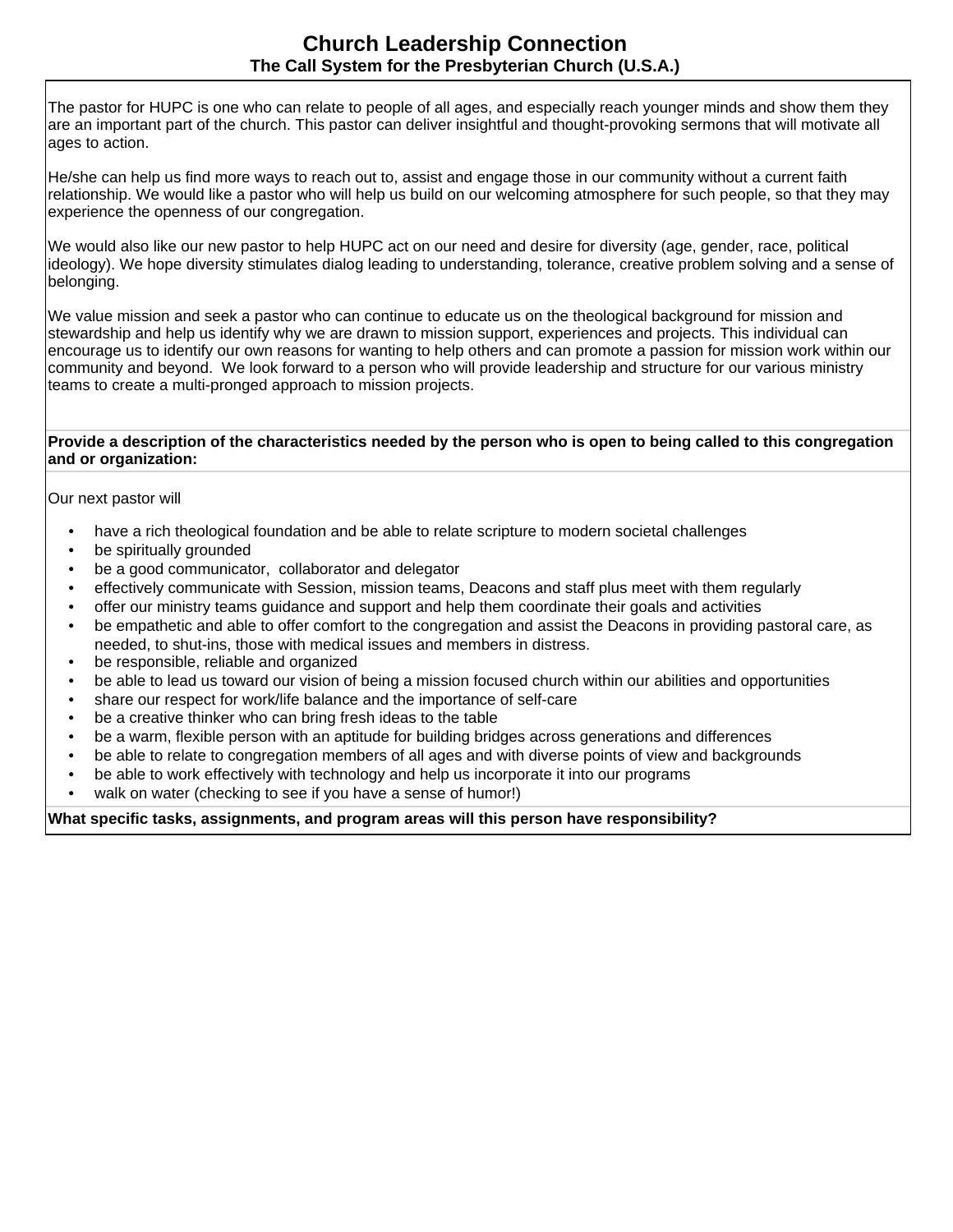## Worship

- Work with Worship Team and staff to organize, prepare and lead weekly, seasonal and special worship services
- Work with Worship Team to explore options for new, alternative or additional worship services
- Serve or arrange for monthly communion at regular and special services, including home communion for those unable to attend the monthly communion
- Officiate at baptisms, weddings and funerals

### Pastoral Care

- Teach us how best to conduct hospital, nursing home and shut-in home visits
- Provide spiritual care and counseling

### Administration

- Moderate Session meetings and support the work of the Deacons
- Support and work with church ministry teams
- Serve as head of staff
- Schedule open office hours at various times

## Christian Education

- Work with Christian Ed Team to develop a variety of programs to help us grow in our faith
- Lead confirmation preparation as needed
- Help us identify, nurture and develop leadership potential and provide opportunities among members for the work of Christian service

# Community Relations

- Build relationships in the neighborhood and community to help us engage the community around us, share our faith and serve others
- Work with all HUPC Teams to create activities and programs that will bring neighbors into our church and/or take the church into the neighborhood

Connectional church relations

• Actively engage in the Presbytery

# **Optional Links:**

https://hamiltonunionpresbyterianchurch.org/ https://www.facebook.com/Hamilton-Union-Presbyterian-Church-HUPC-104008644295946/ https://albanypresbytery.org/ https://www.synodne.org/ https://www.townofguilderland.org/ https://www.iloveny.com/

### **Leadership Competencies:**

Preaching and Worship Leadership

Teacher

**Communicator** 

Organizational Agility

Strategy and Vision

**Collaboration**